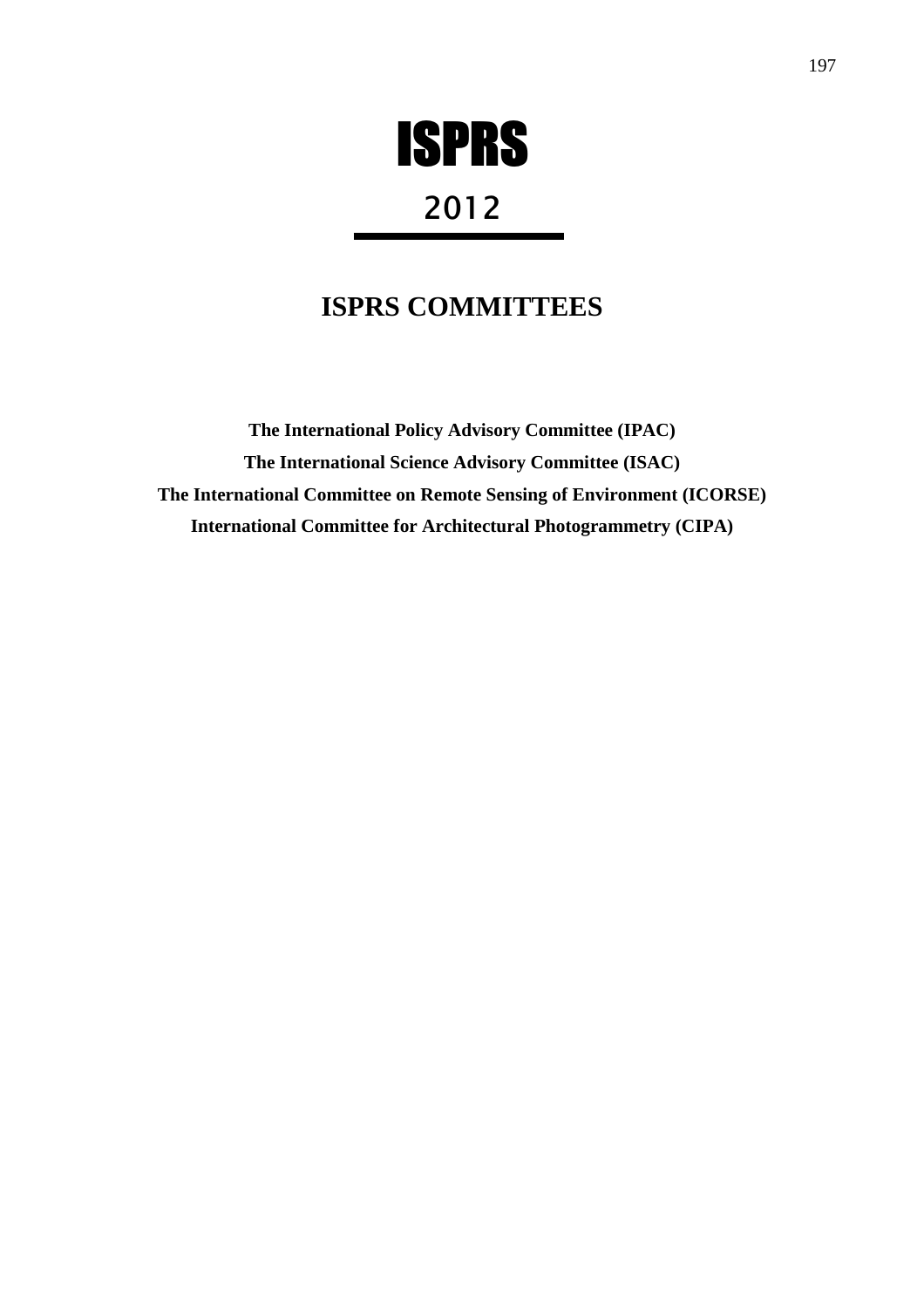## **THE INTERNATIONAL POLICY ADVISORY COMMITTEE (IPAC)**

The role of IPAC is to advise Council on issues relevant to Society interaction with intergovernmental organizations, especially those that relate to ISPRS collaborative activities with various elements of the United Nations, the International Council of Science (ICSU), the Committee on Peaceful Uses of Outer Space (COPUOS), the Committee on Earth Observation Satellites (CEOS), and other similar organizations such as UATI, IUSS, ISO, World Bank, etc.

### **IPAC Terms of Reference**

- Identify, coordinate and prioritize issues on which ISPRS should have a public policy.
- Provide the ISPRS Council with early warning

of relevant international policy issues and recommend spokespersons on these issues.

- Provide advice for and with the ISPRS Council on policy towards international organizations in which ISPRS is represented (COPUOS, ICSU, CEOS, UATI, etc.).
- Collaborate with the ISPRS Council to provide policy advice when requested by international bodies.
- Provide advice to, and coordinate inputs of. ISPRS Commissions and Working Groups on international policy issues.
- Ensure any advocacy stances are fair and in the best interests of all segments of the ISPRS membership.

| <b>Term</b>      | <b>President</b> |
|------------------|------------------|
| $2000 - 2008$    | Ray Harris       |
| $2008 - 2012$    | Rainer Sandau    |
| $2012$ - present | Gunter Schreier  |

## **THE INTERNATIONAL SCIENCE ADVISORY COMMITTEE (ISAC)**

The ISAC has been established to support the Council and the ISPRS General Assembly in identifying and addressing important S&T trends which impact the scope of the ISPRS Commissions and the activities which should be addressed by ISPRS Working Groups. The ISAC is to ensure that ISPRS S&T activities are in proper balance and cover the breadth of the Society's S&T mission.

#### **ISAC Terms of Reference**

- Identify and prioritize scientific and technologic (S&T) trends which will impact the S&T activities of the Society and recommend actions to ISPRS Council.
- Facilitate excellence in scientific research and development and the use of proper and appropriate technology by evaluating and refining S&T Resolutions proposed in advance by ISPRS Member Organizations and Commissions for approval by the quadrennial ISPRS General Assembly.
- Collaborate with the ISPRS Council to formulate Resolutions for ISPRS General Assembly approval which will ensure that ISPRS is at the forefront of the S&T in the photogrammetry, remote sensing and spatial information sciences and covers the full breadth of the Society s mission.
- Review proposed Working Groups Terms of Reference with Council and identify S&T gaps and overlaps and recommend corresponding fills and consolidations.
- Evaluate inputs recommended for changing the overall scope and direction of S&T activities in the Society and advise Council accordingly.
- Suggest collaborative S&T activities with other international societies and intergovernmental bodies to foster cooperation on the interdisciplinary boundaries.
- Propose worthy candidates for recognition and awards

| Term             | <b>President</b> |
|------------------|------------------|
| $2000 - 2012$    | Armin Gruen      |
| $2012$ - present | Ian Dowman       |

## **THE INTERNATIONAL COMMITTEE ON REMOTE SENSING OF ENVIRONMENT (ICORSE)**

The ICORSE has been established to foster the use of remote sensing to address priority issues of the environment. ICORSE will convene a biannual conference in alternating years with the ISPRS Commission Symposia. The conference will focus on

remote sensing of the environment and will bring together scientists, technologists and environmental users of remotely sensed data. In conformance with ISPRS Guidelines, (a) the conference proceedings will be made available to the ISPRS community as part of